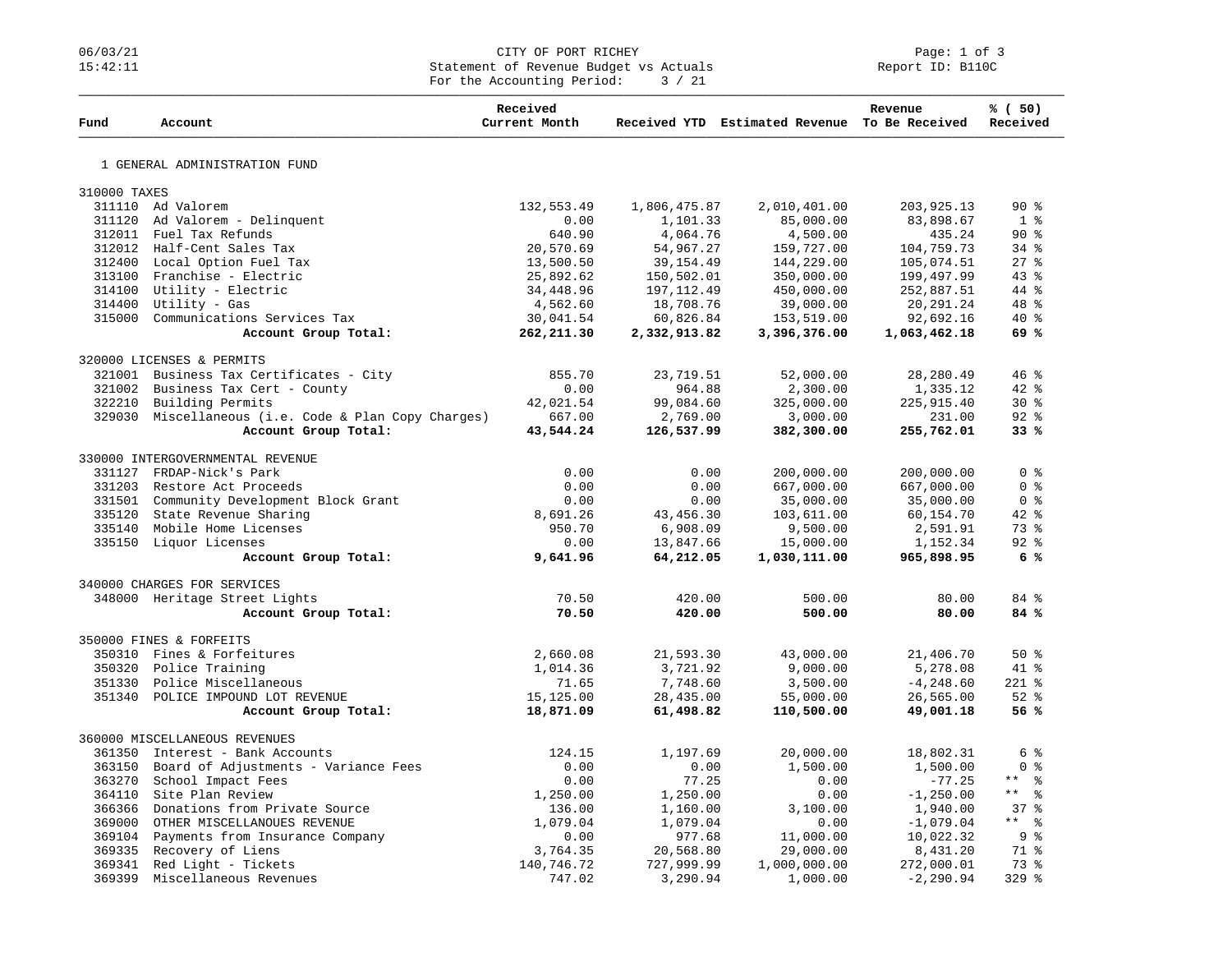## 06/03/21 CITY OF PORT RICHEY PORT RICHEY PAGE: 2 of 3<br>15:42:11 Statement of Revenue Budget vs Actuals Report ID: B110C 15:42:11 Statement of Revenue Budget vs Actuals Report ID: B110C For the Accounting Period:  $3 / 21$

| Fund   | Account                            | Received<br>Current Month |              | Received YTD Estimated Revenue To Be Received | Revenue        | % (50)<br>Received                 |
|--------|------------------------------------|---------------------------|--------------|-----------------------------------------------|----------------|------------------------------------|
|        | 1 GENERAL ADMINISTRATION FUND      |                           |              |                                               |                |                                    |
| 369903 | Street Lights                      | 0.00                      | 0.00         | 22,000.00                                     | 22,000.00      | 0 <sup>8</sup>                     |
| 369904 | Golf Cart Registration             | 250.00                    | 600.00       | 1,300.00                                      | 700.00         | 46%                                |
|        | Account Group Total:               | 148,097.28                | 758,201.39   | 1,088,900.00                                  | 330,698.61     | <b>70 %</b>                        |
|        | 390000 CASH BALANCE FORWARD        |                           |              |                                               |                |                                    |
| 390000 | CASH BALANCE FORWARD               | 0.00                      | 0.00         | $-492, 404.00$                                | $-492, 404.00$ | 0 <sup>8</sup>                     |
| 399938 | Balance Forward FLFit Account      | 0.00                      | 0.00         | 615, 117.00                                   | 615, 117.00    | 0 <sup>8</sup>                     |
| 399939 | Balance Forward FLClass Account    | 0.00                      | 0.00         | 615,096.00                                    | 615,096.00     | 0 <sub>8</sub>                     |
|        | Account Group Total:               | 0.00                      | 0.00         | 737,809.00                                    | 737,809.00     | 0 %                                |
|        | Fund Total:                        | 482,436.37                | 3,343,784.07 | 6,746,496.00                                  | 3,402,711.93   | 50%                                |
|        | 120 POLICE CONFISCATION FUND       |                           |              |                                               |                |                                    |
|        | 350000 FINES & FORFEITS            |                           |              |                                               |                |                                    |
|        | 351350 Police Confiscation Revenue | $-2,387.25$               | 16,490.15    | 0.00                                          | $-16, 490.15$  | $***$<br>ႜ                         |
|        | Account Group Total:               | $-2,387.25$               | 16,490.15    | 0.00                                          | $-16,490.15$   | $***$<br>ഀ                         |
|        | 360000 MISCELLANEOUS REVENUES      |                           |              |                                               |                |                                    |
|        | 361350 Interest - Bank Accounts    | 9.19                      | 88.68        | 0.00                                          | $-88.68$       | $\star\star$<br>ႜ                  |
|        | Account Group Total:               | 9.19                      | 88.68        | 0.00                                          | $-88.68$       | $***$<br>%≽                        |
|        | 390000 CASH BALANCE FORWARD        |                           |              |                                               |                |                                    |
| 399938 | Balance Forward FLFit Account      | 0.00                      | 0.00         | 45,221.00                                     | 45,221.00      | $0 \text{ }$ $\text{ }$ $\text{ }$ |
| 399939 | Balance Forward FLClass Account    | 0.00                      | 0.00         | 45,223.00                                     | 45,223.00      | 0 <sub>8</sub>                     |
|        | Account Group Total:               | 0.00                      | 0.00         | 90,444.00                                     | 90,444.00      | 0 <sup>8</sup>                     |
|        | Fund Total:                        | $-2,378.06$               | 16,578.83    | 90,444.00                                     | 73,865.17      | 18 <sup>8</sup>                    |
|        | 125 POLICE \$5 FUND                |                           |              |                                               |                |                                    |
|        | 350000 FINES & FORFEITS            |                           |              |                                               |                |                                    |
|        | 350310 Fines & Forfeitures         | 0.00                      | 0.00         | 32,000.00                                     | 32,000.00      | 0 %                                |
|        | Account Group Total:               | 0.00                      | 0.00         | 32,000.00                                     | 32,000.00      | 0 <sup>8</sup>                     |
|        | 390000 CASH BALANCE FORWARD        |                           |              |                                               |                |                                    |
| 390000 | CASH BALANCE FORWARD               | 0.00                      | 0.00         | 4,000.00                                      | 4,000.00       | 0 <sup>8</sup>                     |
|        | Account Group Total:               | 0.00                      | 0.00         | 4,000.00                                      | 4,000.00       | 0 %                                |
|        | Fund Total:                        | 0.00                      | 0.00         | 36,000.00                                     | 36,000.00      | 0 %                                |